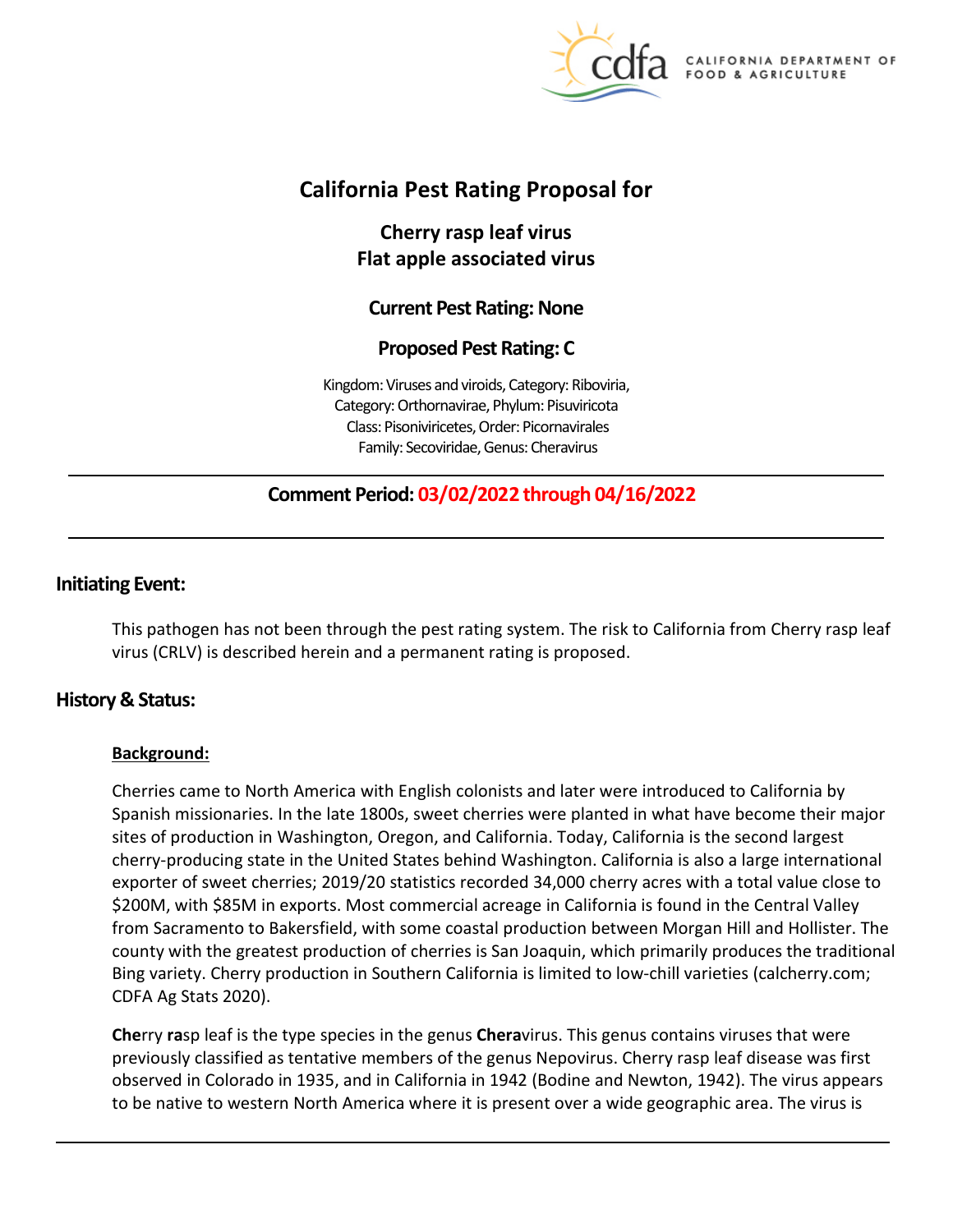

present primarily west the of the Rocky Mountains, to California, Oregon, and Washington, to southern British Columbia. In 1968, Wagnon et al. observed the disease in eight California counties in sweet cherry trees on both mazzard and mahaleb rootstocks. Symptoms on sweet cherry consist of enations on the undersides of affected leaves on the lowest branches. Infected trees slowly decline and become nonproductive, eventually dying, with the disease spreading slowly to adjacent or nearby trees. In this 1968 study, CDFA Nematologist A. Weiner examined soil samples collected around the rasp-leaf infected trees and found various nematode species including *Xiphinema americanum*, the American dagger nematode, which was a known virus vector. This nematode is widespread with records in more than 40 California counties and has received a C-rating <https://blogs.cdfa.ca.gov/Section3162/?p=6906>.

In the 1960s, there were many reports of CRLV in other parts of the world, based on the presence of rasp-leaf symptoms. Later, it was shown that leaf enation symptoms can be caused by strains of Prunus necrotic ringspot virus or Tomato ringspot virus (Nyland, 1976). European cherry rasp leaf (Pfeffinger disease) is caused by a combination of Prune dwarf virus with either Raspberry ringspot virus or Arabis mosaic virus (Nyland, 1976). In the absence of definitive diagnostic testing, reports of CRLV outside of the known CRLV-infested areas of western North America should be considered as unconfirmed. Flat apple disease-associated virus (FAV) are isolates of the same virus (James et al., 2001). There are reports on the detection of CRLV in asymptomatic raspberry plants (*Rubus idaeus*) (Stace-Smith and Ramsdell, 1987), and there is a recent report of CRLV causing symptoms on high tunnel grown tomatoes in Minnesota (Bratsch et al., 2020).

*Hosts:* The major hosts are *Prunus avium* (sweet cherry), *Prunus mahaleb* (rock cherry), and *Malus*  (apple). *Solanum lycopersicum* (tomato) is also a host. Other crop plants that can be infected include *Cucurbita maxima* (pumpkin), *Ocimum basilicum* (basil), *Phaseolus vulgaris* (bean), *Rubus idaeus*  (raspberry), *Sambucus nigra* (elder), and *Solanum tuberosum* (potato).

The host range of CRLV includes many domesticated and weedy species that are asymptomatic or express only minor symptoms including *Atriplex hortensis* (mountain spinach), *Balsamorhiza sagittate*  (arrowleaf balsamroot), *Chenopodiastrum murale* (Australian spinach), *Cyamopsis tetragonoloba*  (cluster bean), *Gomphrena globose* (globe-amaranth), *Malva* sp. (mallow), *Nicotiana* sp., *Physalis floridana* (ground cherry), *Plantago major* (common plantain), *Sesbania herbacea* (coffeeweed), *Solanum betaceum* (tree tomato), *Solanum sisymbriifolium* (sticky nightshade), and *Taraxacum officinale* (dandelion).

*Symptoms*: For *Prunus*, symptoms begin on the lower part of the tree and move upward as the virus spreads. Leaves infected with Cherry rasp leaf virus develop prominent leaflike growths (enations) on the underside, along the midrib. Because fewer leaf buds develop on infected wood, limbs become bare near the base of the tree while leaves higher up develop the rasp leaf symptoms. The disease may develop on new cherry trees planted where diseased cherry trees have been removed. Shoots may be stunted, and cankers may develop on the trunk and scaffold limbs. Affected leaves are distorted but remain green. The green color distinguishes rasp leaf from the rugose mosaic strain of Prunus necrotic ringspot virus (Adaskaveg and Capile, 2009).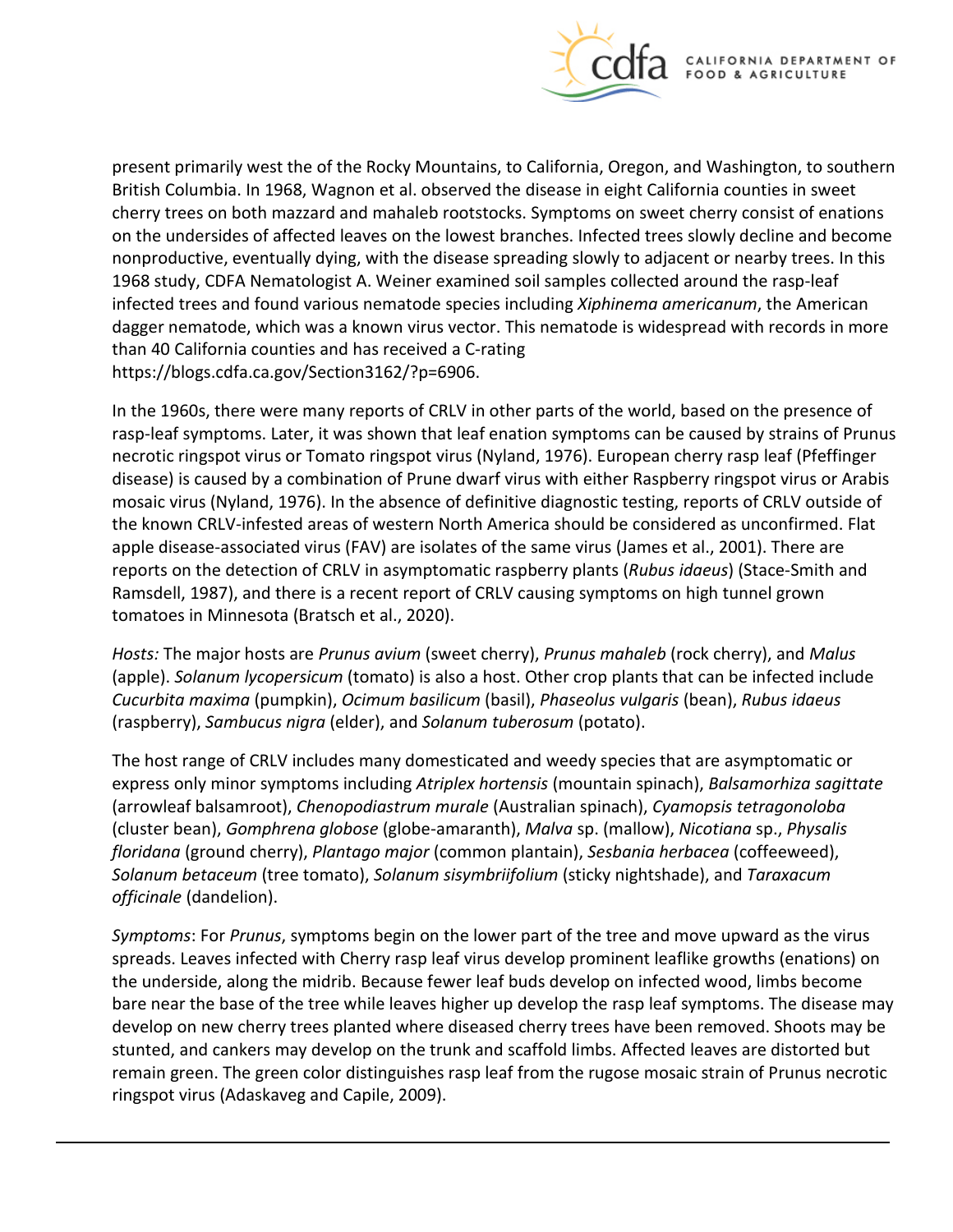

Flat apple disease affects the taste and appearance of affected fruit, reducing their value or even making them unmarketable (Nemeth, 1986). Symptoms of flat apple include small, flattened fruit, reduced lateral branch growth, and small, narrow, and upward rolling (towards the midrib) leaves that have a dried appearance. The leaves also tend to point toward the terminus of the spur or shoot. The resulting appearance is one of water stress or drought. The fruit is flattened along the longitudinal axis but has a normal seed count. The calyx basin is more prominent, and the stem cavity is shallow. Reaction severity varies considerably among cultivars. Symptoms of flat apple occur mainly on cultivars Delicious, Golden Delicious, Jonagold and Gala. Cultivars Fuji, Empire and Granny Smith exhibit relatively mild symptoms (Hansen and Parish, 1990).

*Transmission:* Cherry rasp leaf virus is spread by dagger nematodes: *Xiphinema americanum, X. californicum* and *X. rivesi*, and by budding and grafting. The virus has been detected in pollen from infected cherry trees, but transmission by pollen has not been confirmed (Jones, 1987). As with other nematode-vectored virus diseases, symptoms appear in localized areas of an orchard and tend to spread outward in a circular pattern (Chitambar et al., 2018). The virus can be seed borne in dandelions (CABI, 2022).

The main pathway for CRLV over long distances is movement of infected host plants for planting, mainly cherry trees. The virus has been intercepted several times in Europe in imported plant material from North America (EPPO, 2022)

*Damage Potential:* CRLV can cause serious stunting in *Prunus* and fruit yield and quality reductions in cherries and apples. Infected spurs and branches usually die, giving the tree an open, bare appearance and reducing fruit production. Infected trees show a general decline and increased levels of winter injury mortality. Young, infected trees show retarded development and often die (Nyland, 1976; Stace-Smith and Hansen, 1976). It can reach high levels of infection in older orchards, and trees planted on previously infected sites can also become infected. Rootstocks and some scion cultivars may not show obvious symptoms. Clean stock programs are very effective at eliminating this virus from foundation materials. There are only a few reports of flat apple worldwide. No damage was seen on raspberries known to be infected.

**Worldwide Distribution**: Canada (*British Columbia*), China, United States (*California, Colorado, Idaho, Minnesota, Montana, Nebraska, New Mexico, Oregon, Utah, Washington, Wisconsin, Wyoming*) (CABI-CPC, 2022; EPPO, 2022).

**Official Control:** Cherry rasp leaf virus is on the USDA PCIT's harmful organism list for Albania, Azerbaijan, Canada, Chile, Colombia, Egypt, Eurasian Customs Union, European Union, Georgia, Holy See (Vatican City State), Israel, Japan, Korea, Republic of, Mexico, Moldova, Republic of, Monaco, Morocco, Namibia, Norway, Peru, San Marino, Serbia, South Africa, Tunisia, Taiwan, Tajikistan, Turkey, Turkmenistan, Ukraine, United Kingdom, Uzbekistan (USDA, 2022). It is on the EPPO's A1 list for Argentina, Chile, Egypt, Kazakhstan, Russia, Turkey, Ukraine, United Kingdom, European Plant Protection Organization, Eurasian Economic Union, European Union, Inter-African Phytosanitary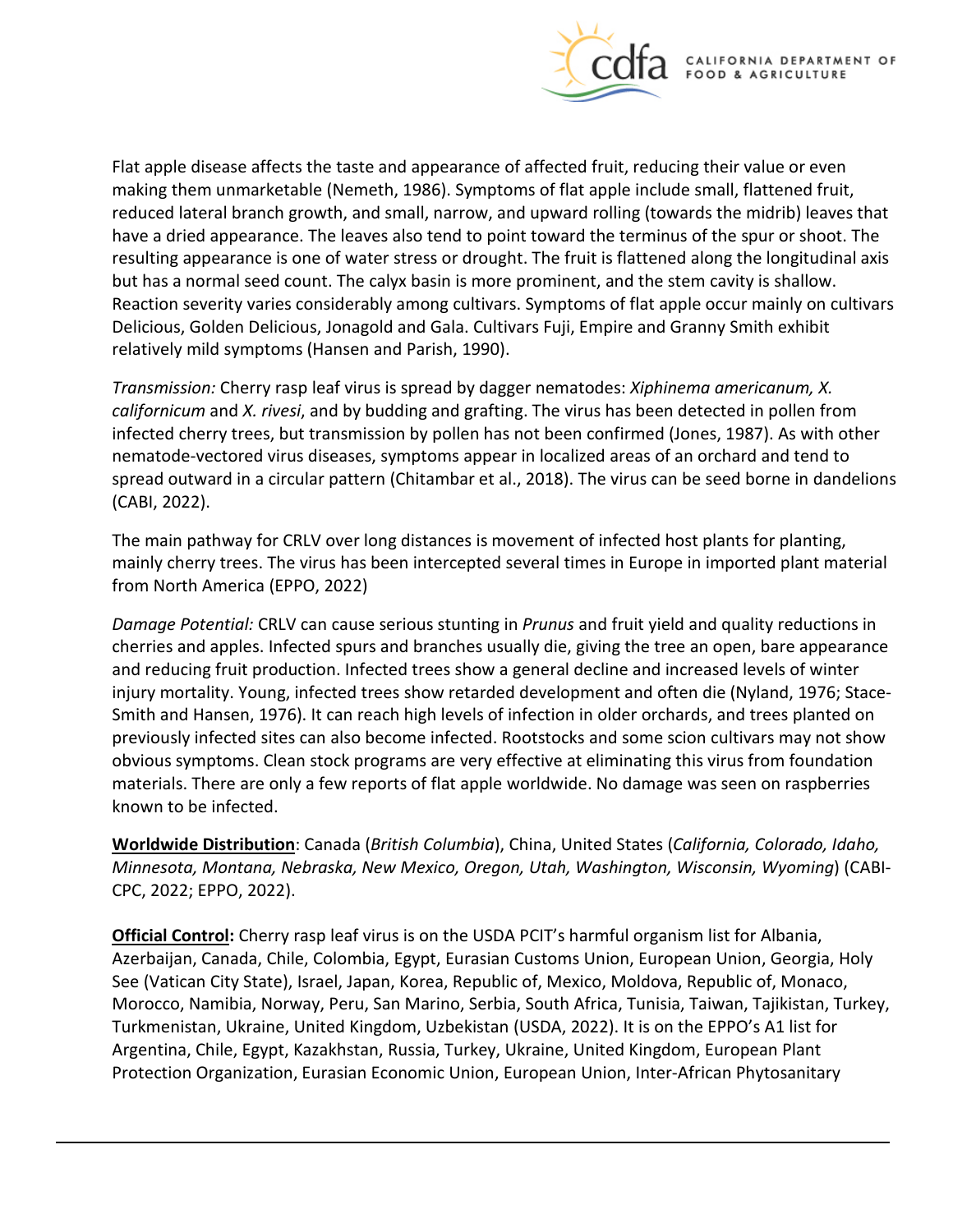

Council, on the A2 list for Jordan and Comite de Sanidad Vegetal del Cono Sur, and a quarantine pest in Canada, Israel, Mexico, Moldova, Morocco, Norway, and Tunisia (EPPO, 2022).

**California Distribution**: Widespread with official records in Butte, Contra Costa, San Joaquin, Sonoma, and Yolo counties (French, 1989; CDFA PDR database 2022).

### **California Interceptions:** None

The risk Cherry rasp leaf virus would pose to California is evaluated below.

## **Consequences of Introduction:**

**1) Climate/Host Interaction:** The pathogen is likely to survive wherever its hosts are grown. *Prunus*, *Malus,* and the many other crop and weedy hosts are widespread in the State.

Evaluate if the pest would have suitable hosts and climate to establish in California.

**Score**: **3** 

- Low (1) Not likely to establish in California; or likely to establish in very limited areas.
- Medium (2) may be able to establish in a larger but limited part of California.
- **- High (3) likely to establish a widespread distribution in California.**
- **2) Known Pest Host Range:** The host range is large including woody and herbaceous plants, including California natives.

Evaluate the host range of the pest.

**Score: 3** 

- Low (1) has a very limited host range.
- Medium (2) has a moderate host range.
- **- High (3) has a wide host range.**
- **3) Pest Reproductive Potential:** The virus only survives in a living host or inside the nematode vectors. There is no airborne phase.

Evaluate the natural and artificial dispersal potential of the pest.

**Score: 2** 

- Low (1) does not have high reproductive or dispersal potential.
- **- Medium (2) has either high reproductive or dispersal potential.**
- High (3) has both high reproduction and dispersal potential.
- **4) Economic Impact:** This virus is effectively controlled by clean stock programs and the use of certified budwood. Old orchards may hold reservoirs of virus in trees, weeds, and dagger nematodes, even after replanting with new trees. CRLV is a quarantine pest in many countries.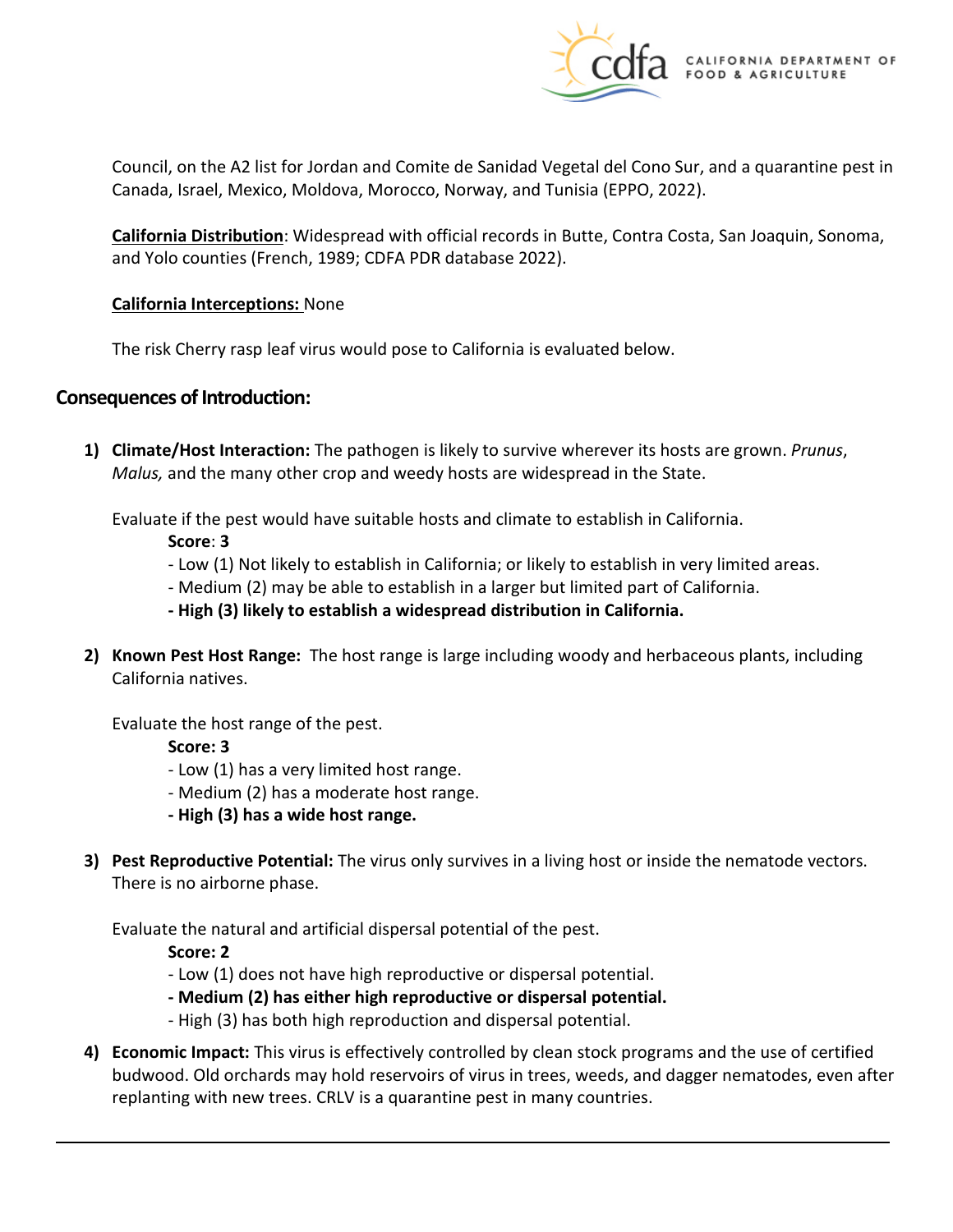

Evaluate the economic impact of the pest to California using the criteria below.

#### **Economic Impact: A, C, E**

- **A. The pest could lower crop yield.**
- B. The pest could lower crop value (includes increasing crop production costs).
- **C. The pest could trigger the loss of markets (includes quarantines).**
- D. The pest could negatively change normal cultural practices.
- **E. The pest can vector, or is vectored, by another pestiferous organism.**
- F. The organism is injurious or poisonous to agriculturally important animals.
- G. The organism can interfere with the delivery or supply of water for agricultural uses.

#### **Economic Impact Score**: **3**

- Low (1) causes 0 or 1 of these impacts.
- Medium (2) causes 2 of these impacts.
- **- High (3) causes 3 or more of these impacts.**
- **5) Environmental Impact:** This pathogen has been in California for more than 80 years. No environmental impacts have been reported.

Evaluate the environmental impact of the pest to California using the criteria below

#### **Environmental Impact:**

- A. The pest could have a significant environmental impact such as lowering biodiversity, disrupting natural communities, or changing ecosystem processes.
- B. The pest could directly affect threatened or endangered species.
- C. The pest could impact threatened or endangered species by disrupting critical habitats.
- D. The pest could trigger additional official or private treatment programs.
- E. The pest significantly impacts cultural practices, home/urban gardening or ornamental plantings.

#### **Environmental Impact Score: 1**

- **- Low (1) causes none of the above to occur.**
- Medium (2) causes one of the above to occur.
- High (3) causes two or more of the above to occur.

### **Consequences of Introduction to California for Cherry rasp leaf virus***:* **Medium**

Add up the total score and include it here. **12**   $-Low = 5-8$  points **-Medium = 9-12 points**  -High = 13-15 points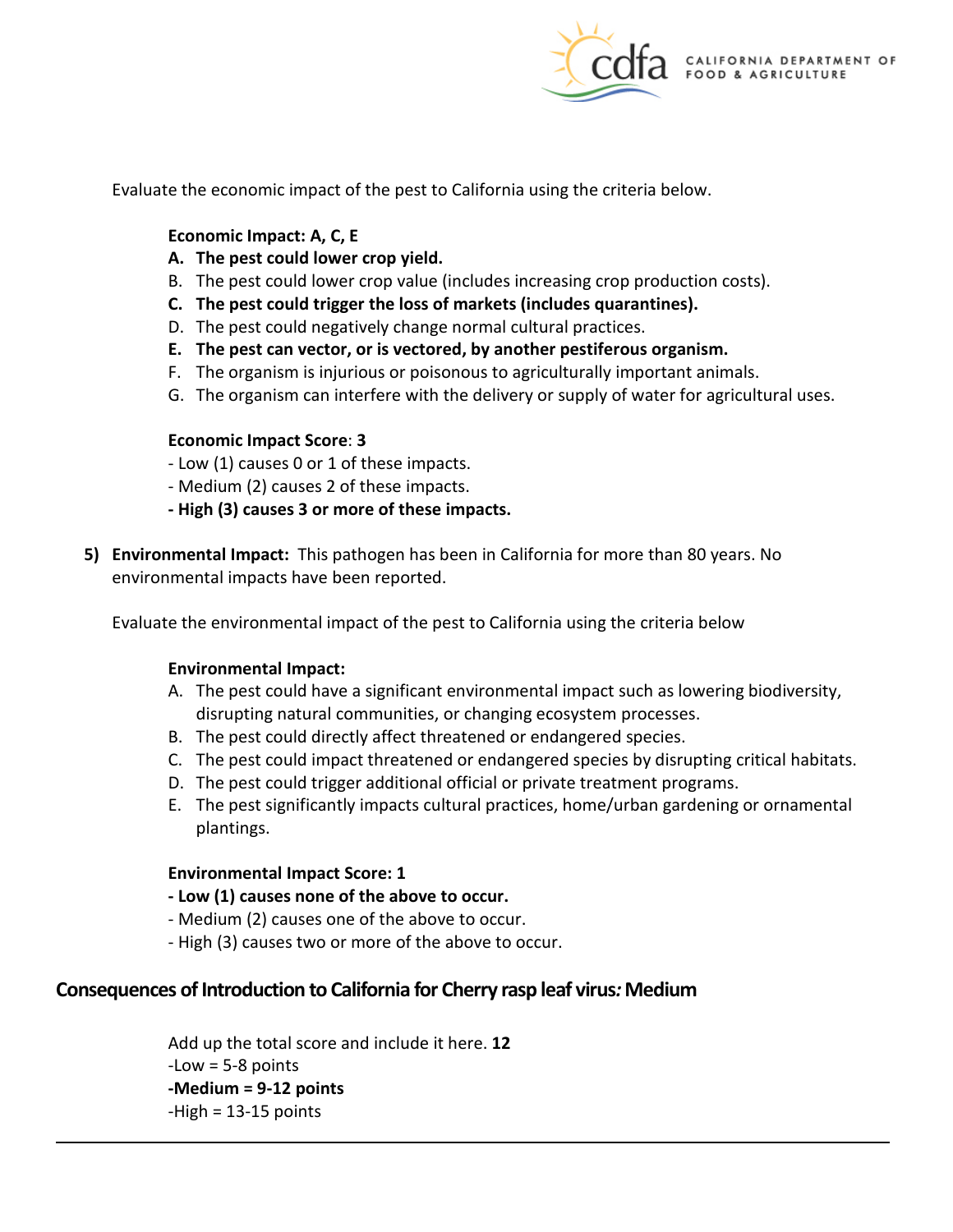

**6) Post Entry Distribution and Survey Information**: Evaluate the known distribution in California. Only official records identified by a taxonomic expert and supported by voucher specimens deposited in natural history collections should be considered. Pest incursions that have been eradicated, are under eradication, or have been delimited with no further detections should not be included.

## *Evaluation is '-3***'**.

### **Score:**

-Not established (0) Pest never detected in California or known only from incursions. **-**Low (-1) Pest has a localized distribution in California or is established in one suitable climate/host area (region).

-Medium (-2) Pest is widespread in California but not fully established in the endangered area, or pest established in two contiguous suitable climate/host areas.

-**High (-3) Pest has fully established in the endangered area, or pest is reported in more than two contiguous or non-contiguous suitable climate/host areas.** 

**7) The final score is** the consequences of introduction score minus the post entry distribution and survey information score: (Score)

*Final Score: Score of Consequences of Introduction – Score of Post Entry Distribution and Survey Information = 9* 

## **Uncertainty:**

None

## **Conclusion and Rating Justification:**

Based on the evidence provided above the proposed rating for **Cherry rasp leaf virus** is **C**.

## **References:**

Adaskaveg, J. E., Caprile, J. L. 2009. UC IPM Pest Management Guidelines: Cherry UC ANR Publications 3440.

Bodine, E. W., and Newton, J. H. 1942. The rasp leaf of cherry. Phytopathology 32:333

Bratsch, S.A., Grinstead, S., Lockhart, B. and Mollov, D., 2020. Biological properties and genomic sequence of an isolate of cherry rasp leaf virus from tomato. Journal of Plant Pathology, 102(3), pp.843-848.

CABI Crop Production Compendium 2021. Cherry rasp [leaf.https://www.cabi.org/cpc/datasheet/16197](https://leaf.https://www.cabi.org/cpc/datasheet/16197) Accessed 1/27/22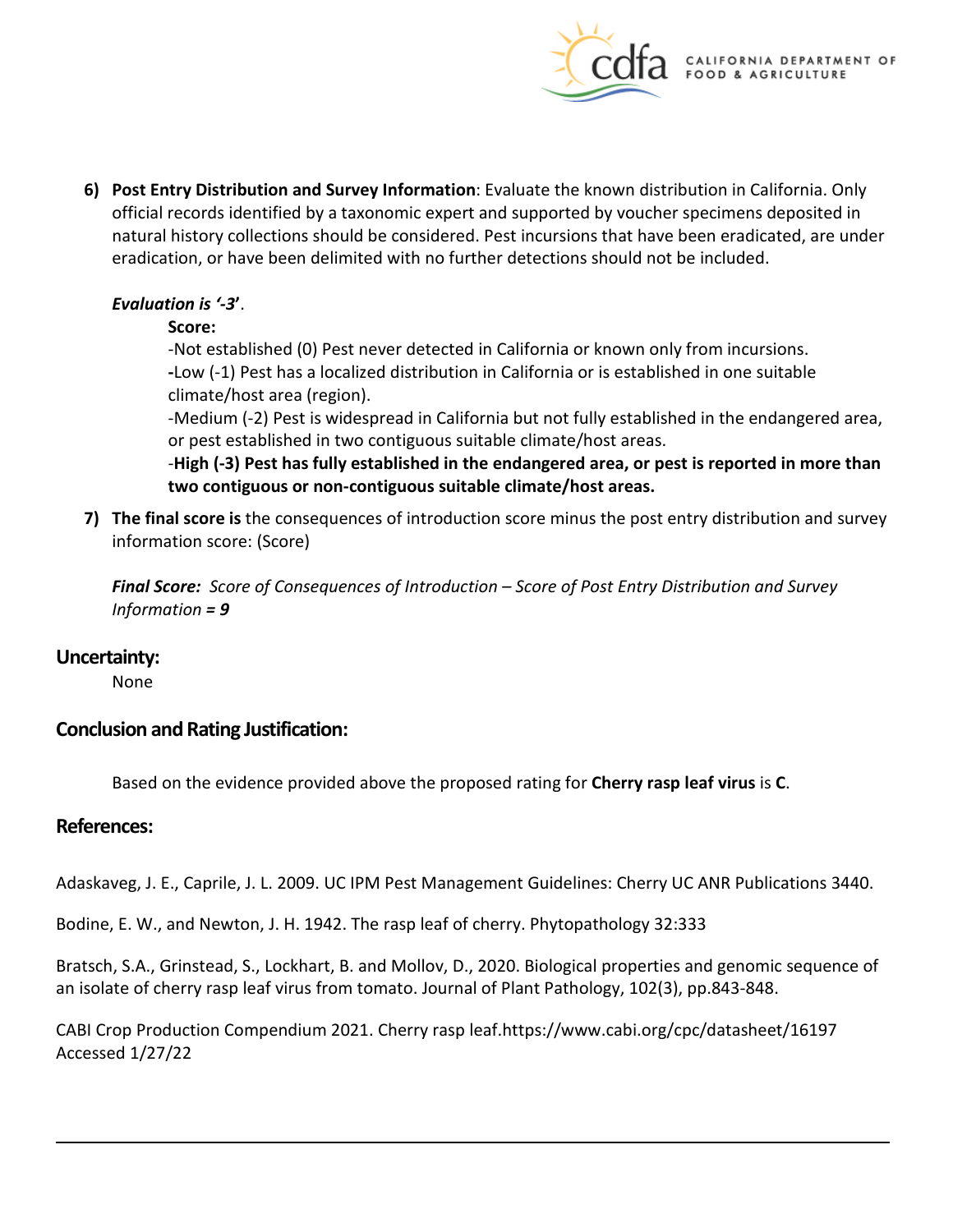

Chitambar, J. J., Westerdahl, B. B., and Subbotin, S. A. 2018. Plant Parasitic Nematodes in California Agriculture. In Subbotin, S., Chitambar J., (eds) Plant Parasitic Nematodes in Sustainable Agriculture of North America. Sustainability in Plant and Crop Protection. Springer, Cham.

EPPO Global Database. 2022. Cherry rasp leaf virus [https://gd.eppo.int/taxon/CRLV00.](https://gd.eppo.int/taxon/CSYV00) Accessed 1/27/2022

French, A. M. 1989. California plant disease host index. CA Division of Plant Industry. 2nd Ed. 394 pg

Hadidi, A., Barba, M., Candresse, T., and Jelkmann, W. 2011. Virus and Virus-like Diseases of Pome and Stone Fruits. St. Paul, MN: APS Press.

Hansen, A. J., and Parish, C. L. 1990. Transmissible Fruit Disorders. In: Jones AL, Aldwinckle HS, eds. Compendium of Apple and Pear Diseases. St Paul, MN, USA. APS Press, 77-78

James, D., Howell, W.E. and Mink, G.I., 2001. Molecular evidence of the relationship between a virus associated with flat apple disease and Cherry rasp leaf virus as determined by RT-PCR. Plant disease, 85(1), pp.47-52.

Jones, A. T. 1987. Cherry rasp leaf virus in Rubus. In: Converse RH, ed. Virus Diseases of Small Fruits. USA: United States Department of Agriculture. Agriculture Handbook 631, 241-242.

Nemeth, M. 1986. Virus, Mycoplasma and Rickettsia Diseases of Fruit Trees. Akademiai Kiado, Budapest.

Nyland, G. 1976. Cherry rasp leaf. In: Virus diseases and non-infectious disorders of stone fruits in North America. USA: US Department of Agriculture. Agriculture Handbook 437, 219-221.

Stace-Smith, R. and Ramsdell, D.C., 1987. Nepoviruses of the Americas. In Current topics in vector research (pp. 131-166). Springer, New York, NY.

Wagnon, H. K., Traynor, J., Williams, H. E., and Weiner, A C. 1968. Investigations of cherry rasp leaf disease in California. Plant Disease Reporter, 52, pp.618-22.

USDA Phytosanitary Certificate Issuance and Tracking System, Phytosanitary Export Database (PExD) Harmful Organisms Database Report. Cherry rasp leaf virus. Accessed 1/27/2022

## **Responsible Party:**

Heather J. Scheck, Primary Plant Pathologist/Nematologist, CDFA/PHPPS ECOPERS, 1220 N St Rm 221, Sacramento, CA 95814 Phone: (916) 654-1017, [permits\[@\]cdfa.ca.gov](https://permits[@]cdfa.ca.gov).

**\*Comment Period: 03/02/2022 through 04/16/2022**